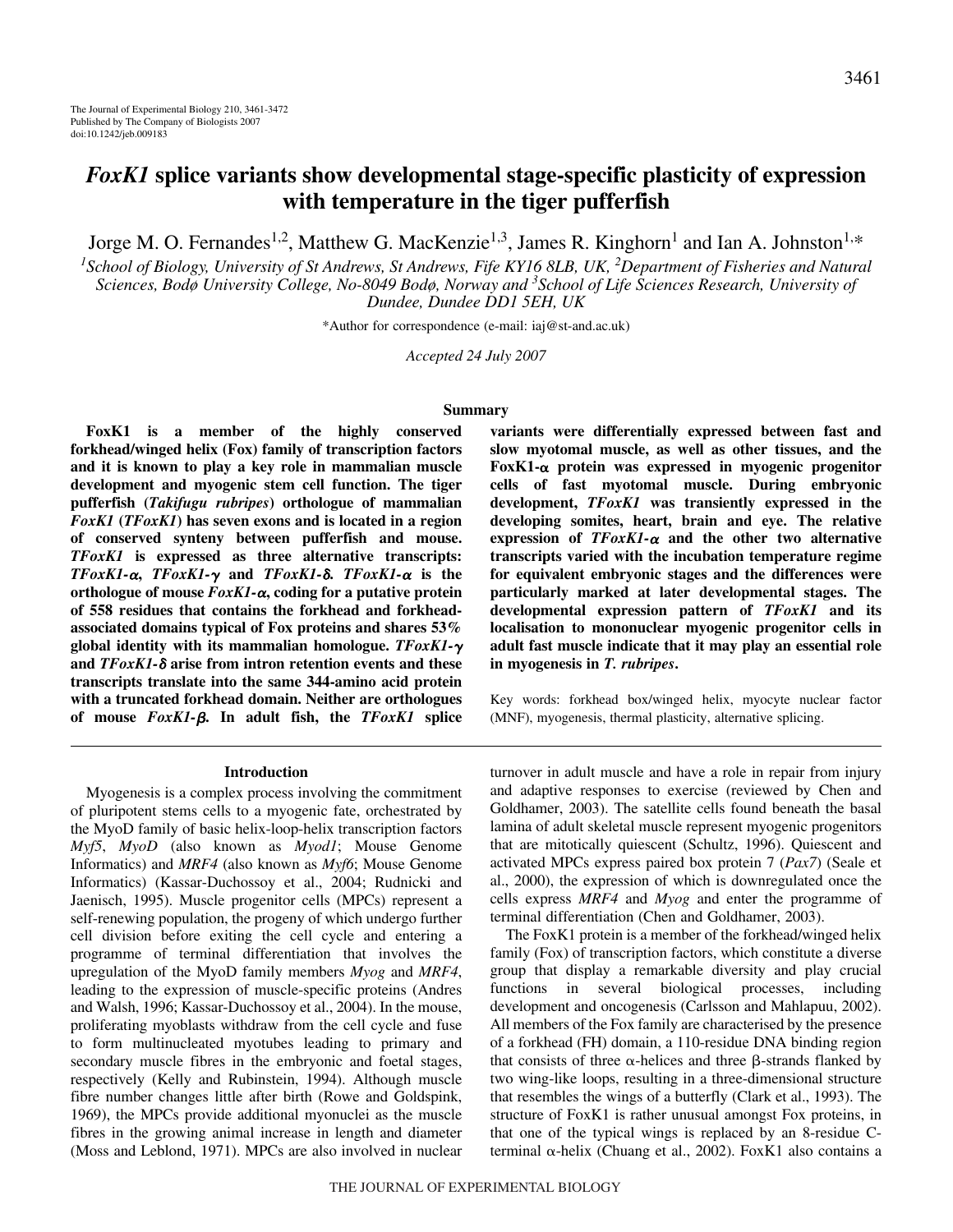forkhead-associated (FHA) domain, which is a phosphopeptide recognition region (Durocher and Jackson, 2002). Since the identification of the homeotic gene *forkhead* in *Drosophila* (Weigel et al., 1989) more than 150 members of the Fox family have been found in taxa as diverse as yeast and mammals; this family is now divided into 17 subgroups designated A to Q (Kaestner et al., 2000). Relatively few members of the Fox family have been characterised with respect to their function and target genes. During mouse embryogenesis FoxK1 (also known as Foxk1; Mouse Genome Informatics) was detected transiently in the developing myotome, limb precursors, heart tube and certain regions of the brain (Garry et al., 1997). Knockout mice with a functional null allele at the *FoxK1* locus showed impaired satellite cell function, which resulted in delayed and incomplete skeletal muscle regeneration following injury (Garry et al., 2000). The two alternatively spliced isoforms of *FoxK1*  $(FoxK1-\alpha$  and  $FoxK1-\beta)$  were found to have reciprocal expression patterns during muscle regeneration, indicating that they might exert opposite effects on their target genes (Garry et al., 2000).  $F\alpha XI - \beta$  expression predominates in quiescent satellite cells, whereas  $FoxK1-\alpha$  is the main isoform expressed in proliferating myoblasts derived from activated satellite cells (Garry et al., 2000). *FoxK1* is one of the few known markers of quiescent satellite cells in mammalian muscle (Garry et al., 1997).

In teleosts, at least three phases of myogenesis can be distinguished in fast myotomal muscle: an embryonic phase, stratified hyperplasia from distinct germinal zones and mosaic hyperplasia (Johnston, 2006). The majority of muscle fibres are formed by mosaic hyperplasia in the larval, juvenile and early adult stages involving the activation of MPCs throughout the myotome (Rowlerson and Veggetti, 2001). The continuation of myotube production in adult fish reflects the large increase in body mass between the larvae and the final body size (Johnston, 2006). Teleosts are ectothermic and the outcome of the myogenic programme is profoundly affected by epigenetic factors, particularly embryonic temperature (Johnston and Hall, 2004). For example, in Atlantic herring (*Clupea harengus* L.) heterochronic shifts were observed with respect to the rostral to caudal progression of myofibril assembly and the outgrowth of primary motor neurons, which started at earlier somite stages as temperature was increased (Johnston et al., 1995). Embryonic temperature has been shown to influence the number of MPCs and muscle fibre recruitment patterns in herring (Johnston, 1993; Johnston et al., 1998), Atlantic salmon (*Salmo salar* L.) (Johnston et al., 2000a; Johnston et al., 2000b) and European sea bass (*Dicentrarchus labrax* L.) (Alami-Durante et al., 2007), indicating that temperature experienced during early development has a lasting influence on adult muscle phenotype. In Atlantic salmon, the maximum fibre number in seawater stages varied by up to 20% according to the temperature regime experienced during early development (Johnston et al., 2003).

The availability of a draft genome sequence of the tiger pufferfish (*Takifugu rubripes* Temminck and Schlegel) (Aparicio et al., 2002) provides an excellent opportunity for investigating the molecular basis of developmental plasticity of myogenesis in teleosts. The aim of the present study was to characterise the *FoxK1* gene and its splice variants in *T. rubripes*

and to test the hypothesis that its expression with respect to embryonic stage was a function of developmental temperature.

### **Materials and methods**

## *Animals and sample collection*

Two juvenile tiger puffer fish *Takifugu rubripes* Temminck and Schlegel, with an approximate mass of 160 g, were bred in captivity at the Fisheries Laboratory (University of Tokyo, Maisaka, Shizuoka Prefecture, Japan). Two wild-caught adult specimens, weighing ~1.4 kg, were purchased from the local fish market at Maisaka (Shizuoka Prefecture, Japan). Fish were humanely killed according to the British Home Office guidelines by over-anaesthesia in a solution of 0.2 mmol  $l^{-1}$  3aminobenzoic acid ethyl ester (Sigma, Gillingham, Dorset, UK) buffered with sodium bicarbonate (Sigma). Samples of fast and slow myotomal muscle, heart, liver, skin, brain and gonads (adult fish only) were dissected and stored in RNAlater (Ambion/Applied Biosystems, Warrington, Lancashire, UK) for subsequent RNA extraction. *T. rubripes* eggs were purchased from a commercial source (Nisshin Marinetech Co., Yokohama, Japan). The eggs from a single female were fertilised at 17°C using the sperm of two males and, after approximately  $4 h$ , they were transferred to the Fisheries Laboratory. Embryos were split into three temperature groups and incubated at either 15°C, 18°C or 21°C (within  $\pm 0.5$ °C). After hatching, the temperature of all tanks was gradually increased to 18°C and larvae were reared for approximately 2 months. Samples of embryos and larvae collected throughout development were preserved in RNA later.

### *RNA extraction and cDNA synthesis*

Tissue samples and eggs  $(0.1 g)$  were placed in 1 ml Tri reagent (Sigma) and homogenised with FastRNA Pro Green beads (Qbiogene Inc., Cambridge, UK) using the FastPrep Instrument (Qbiogene) for 40 s at a speed setting of 6.0. Total RNA was isolated according to the manufacturer's protocol. Following DNase treatment (Turbo DNA-free; Ambion) to remove any potential genomic DNA contamination, RNA quality was verified by electrophoresis on a  $1\%$  (m/v) agarose (Bioline, London, UK) gel under denaturing conditions. Total RNA was then quantified with the fluorescent nucleic acid stain RiboGreen (Molecular Probes/Invitrogen, Paisley, UK), according to the instructions provided by the manufacturer. First-strand cDNA was synthesised from  $1 \mu g$  of total RNA using a RETROscript kit (Ambion), according to the recommended method. A 1:1 mixture of random decamers and  $oligo(dT)_{18}$  was used as first-strand primers for cDNA synthesis. Following denaturation of the RNA by incubation at 85°C, the reverse transcription was performed at 50°C. A negative control lacking reverse transcriptase was included.

### *FoxK1 cDNA cloning*

The protein sequences available for mouse FoxK1 (NP\_951031 and NP\_034942) were used for TBLASTN similarity searches against the third assembly of the *T. rubripes* genome (available at http:// www.ensembl.org/Fugu\_rubripes/index.html), using a BLOSUM80 matrix, a word size of four and a maximum expected value cut-off equal to  $1 \times 10^{-5}$ . This prediction of the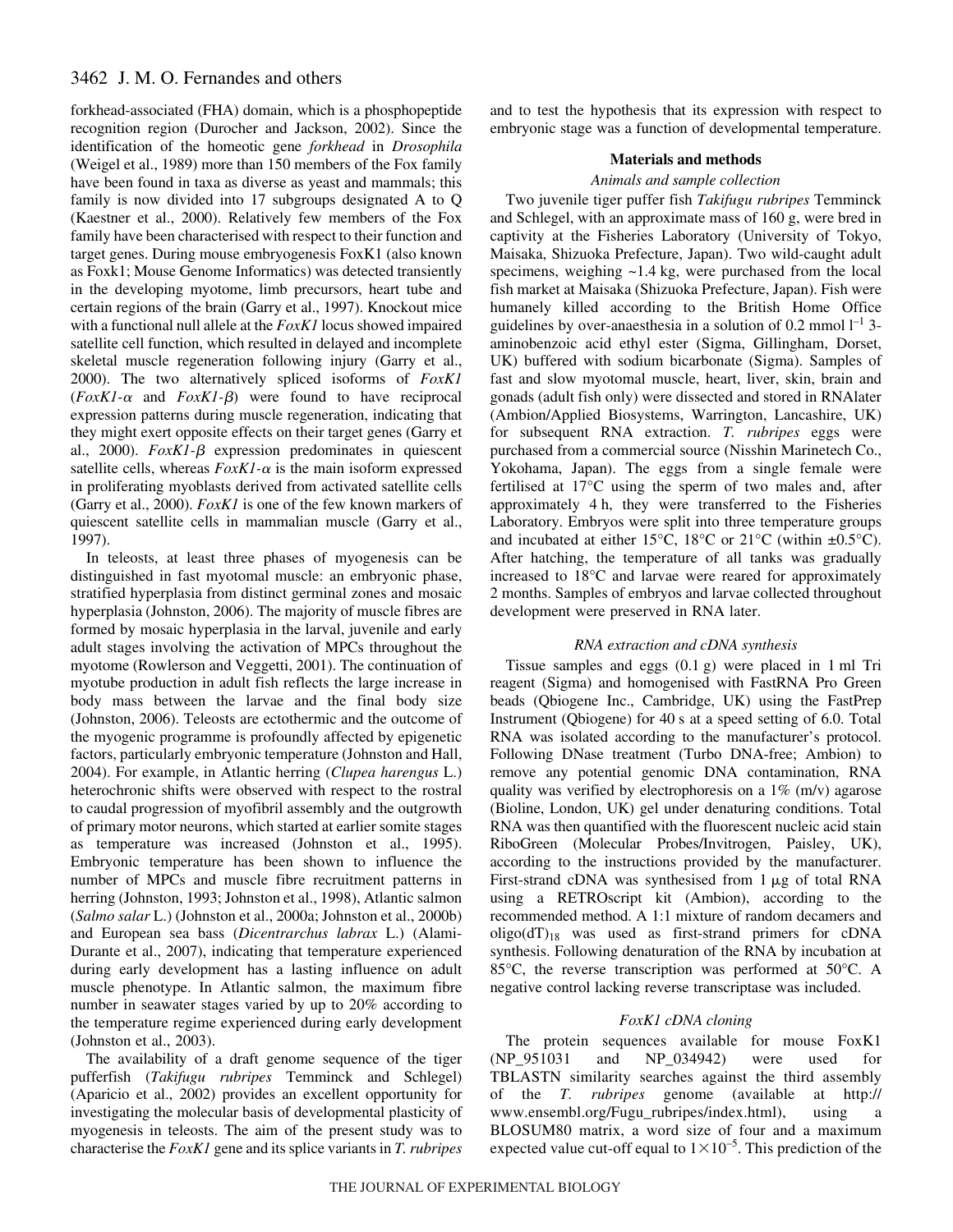| Primer pair          | Forward primer $(5' \rightarrow 3')$ | Reverse primer $(5' \rightarrow 3')$ | Amplicon size (bp) |
|----------------------|--------------------------------------|--------------------------------------|--------------------|
| $cDNA-FoxK1$         | GGACGACACTGGAGCAAGA                  | GGGGCTCATTTTTGATCAAG                 | 1676               |
| ISH-FoxK1- $\alpha$  | GAGTCCAAGCCACCTTATTC                 | GGGGCTCATTTTTGATCAAG                 | 823                |
| ISH-FoxK1- $\gamma$  | GAGTCCAAGCCACCTTATTC                 | CTGGAGCGCTCTGGGAGTAC                 | 703                |
| ISH-Fox K1- $\delta$ | GAGTCCAAGCCACCTTATTC                 | CTGGAGCGCTCTGGGAGTAC                 | 940                |
| $qPCR-FoxK1-\alpha$  | GCTGGCAGAACTCCATCAGACAC              | <b>TCGCTGCCGCCTTTTCCTG</b>           | 158                |
| $qPCR-FoxK1-\gamma$  | CAGAACTCCATCAGACACAACC               | CAGGGGCGCTTCTGGAGG                   | 208                |
| $qPCR-FoxK1-\delta$  | <b>CGTGACTCTGCCGGACTCTG</b>          | CTGACCAAGTAGCACAGCAAGATC             | 174                |

Table 1. List of primer pairs used to amplify FoxK1 from Takifugu rubripes

cDNA-FoxK1: sequences of the primers used to initially amplify the *T. rubripes* orthologue of *FoxK1*. ISH primer pairs: sequences used to subclone the three *TFoxK1* splice variants for *in situ* hybridisation. qPCR primer pairs: sequences used to quantify expression of the alternative *TFoxK1* transcripts by real-time PCR.

*T. rubripes* orthologue of *FoxK1* was refined manually and specific primers were designed. Sequences of the primers (Invitrogen, Paisley, UK) used for cDNA amplification (cDNA-FoxK1) are shown in Table·1. *FoxK1* was amplified by PCR using cDNA obtained from 2-month post-hatch larvae. The  $25 \mu l$  reaction mixtures for PCR amplification contained  $1 \mu l$  cDNA template,  $40 \text{ nmol}$  of each primer, 0.1  $\mu$ mol l<sup>-1</sup> dNTPs, 1× PCR buffer (Amersham, Amersham, Buckinghamshire, UK) and 1 i.u. Taq DNA polymerase (Amersham). Amplification reactions were performed on a Genius thermocycler (Techne, Duxford, Cambridgeshire, UK) as follows: initial denaturation at  $95^{\circ}$ C for 3 min, 35 cycles of denaturation for 30 s at  $95^{\circ}$ C, annealing at  $56^{\circ}$ C for 30 s and extension at  $72^{\circ}$ C for 1 min and one final extension for 10 min at 72 $^{\circ}$ C. PCR products were analysed by electrophoresis on a 1.2% agarose gel in modified Tris–acetate–EDTA buffer (Millipore, Billerica, MA, USA) and extracted from the gel using the Montage gel nebuliser system (Millipore). The purified PCR products were ligated to a pCR4-TOPO T/A vector (Invitrogen), which was then used to transform chemically competent TOP10 *Escherichia coli* cells (Invitrogen).

# *DNA sequencing*

Sequencing reactions of the plasmid clones were performed in both directions with T3 or T7 primers and the DNA was sequenced with an ABI PRISM 377 DNA Sequencer (Applied Biosystems, Warrington, UK) at the Dundee Sequencing Service (University of Dundee, UK).

# *Sequence analyses*

BLASTX similarity searches of the *T. rubripes FoxK1* sequences were performed against the complete non-redundant GenBank database (http://www.ncbi.nlm.nih.gov/BLAST/) using the default parameters. Following translation of the *T. rubripes FoxK1* nucleotide sequences using DNAman (Lynnon Biosoft, Quebec, Canada), the Conserved Domain Database and Search Service (v2.04) at NCBI was used to identify conserved domains in the predicted protein sequences (Marchler-Bauer and Bryant, 2004). The putative FoxK1 proteins from *T. rubripes* were aligned with their orthologues from mouse (NP\_951031, NP\_034942) and zebrafish (NP\_956196) using ClustalW (Thompson et al., 1994) on the BioEdit sequence alignment editor (Hall, 1999). A sequence identity matrix between these sequences was also obtained with BioEdit (Hall, 1999). For genomic sequence analyses, data were obtained from the current Ensembl assemblies of the *T. rubripes*, zebrafish and mouse genomes (http://www.ensembl.org/). Genomic organisation of *FoxK1* was determined by comparison of cDNA and genomic sequences using the alignment program Spidey (Wheelan et al., 2001). The structure of donor and acceptor splice sites in *T. rubripes FoxK1* was analysed using the Splice Site Prediction by Neural Network (Reese et al., 1997). The MartView data mining tool (http://www.ensembl.org/Multi/martview) was used to identify the genes present in a 100·kb region either side of the *T. rubripes FoxK1* locus and the corresponding orthologues in mouse and zebrafish.

# *Whole-mount in situ hybridisation*

The three splice variants of *T. rubripes FoxK1* were subcloned using the primers listed in Table 1 and the method described above, in order to obtain cDNA clones of suitable size. *FoxK1*-α, *FoxK1*-γ and *FoxK1*-δ DNA templates for probe synthesis were obtained from the corresponding pCR4-TOPO plasmids by PCR using standard M13 primers and the thermocycling conditions described above. T7 and T3 RNA polymerases (Roche, East Sussex, UK) were used to synthesise digoxigenin (DIG)-labelled RNA probes by *in vitro* transcription, according to the manufacturer's protocol. Sense probes were used as negative controls. Whole-mount *in situ* hybridisation with DIG-labelled probes for *FoxK1*-α, *FoxK1*-γ and  $FoxK1-\delta$  was performed essentially as described previously (Fernandes et al., 2006), with minor modifications. DIGlabelled probes for detection of *FoxK1*-α shared 44% and 46% identity with those for  $FoxK1-\gamma$  and  $FoxK1-\delta$ , respectively, whereas  $FoxK1-\gamma$  and  $FoxK1-\delta$  DIG-labelled probes were 74% identical. These differences in probe sequences should permit the specific detection of each splice variant of FoxK1. For each selected developmental stage, five *T. rubripes* embryos, reared at 18°C, were used. Optimal permeabilisation of *T. rubripes* embryos was achieved by incubation at 20 $^{\circ}$ C with 20  $\mu$ g ml<sup>-1</sup> proteinase K (Roche) for  $5$ ,  $10$  and  $15$  min for pre-somite, segmentation and post-somitogenesis stages, respectively. Whole embryos and flat-mounted embryos were observed under a binocular microscope (Leica MZ7.5, Milton Keynes, UK) and Leitz DMRB microscope (Leica) with DIC optics, respectively, and images were acquired with a Nikon Coolpix 4500 digital camera (Surrey, UK).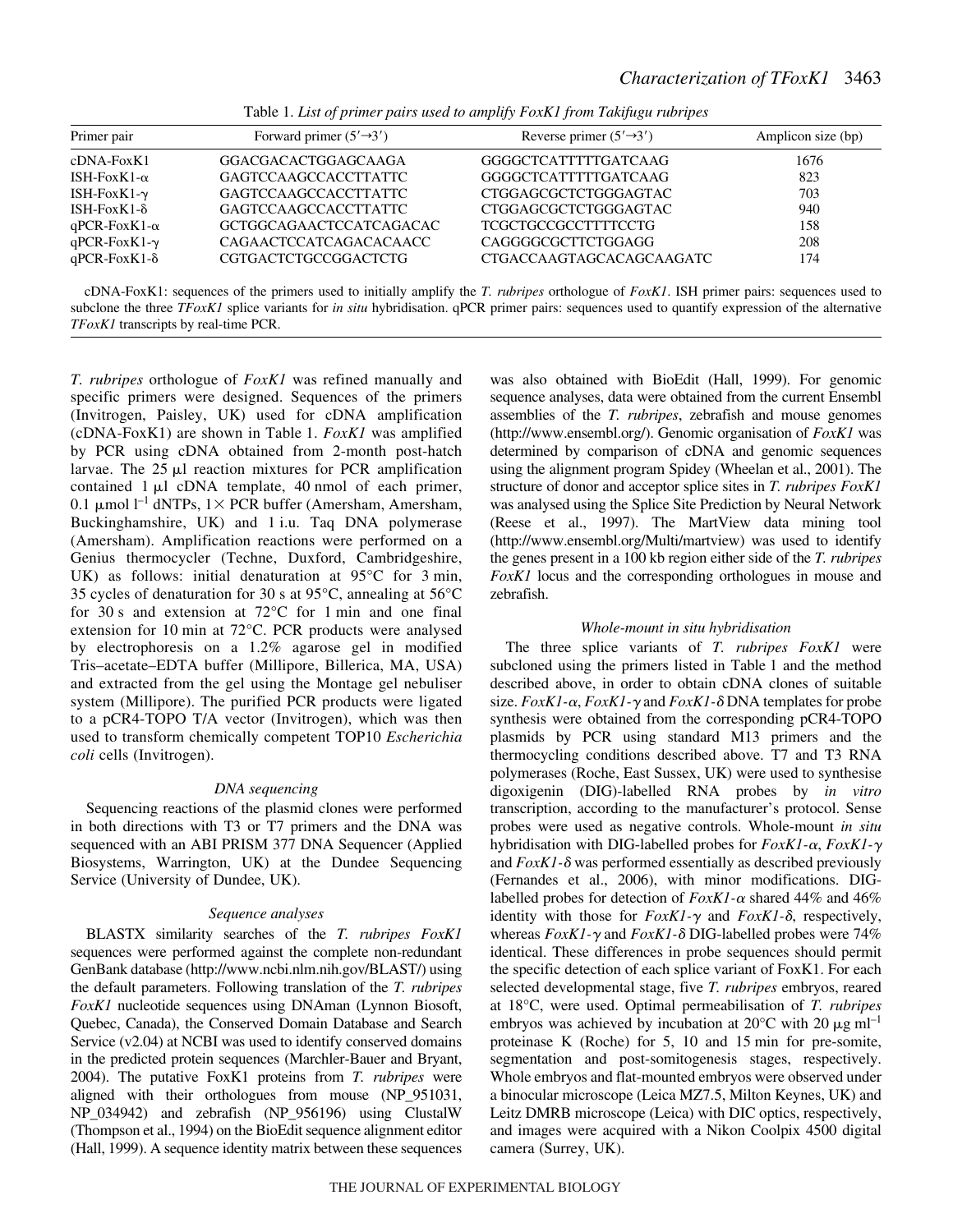### *Quantitative real-time PCR (qPCR)*

*T. rubripes* embryos incubated at 15°C, 18°C or 21°C were collected at different developmental stages. Tissues from juvenile and adult stages were collected as previously described. Total RNA extraction and cDNA synthesis were performed as described above. PrimerSelect software (DNAStar Inc., Madison, USA) was used to design specific  $FoxK1-\alpha$ ,  $FoxK1-\gamma$  and *FoxK1*-δ primer pairs (Table 1). Quantitative real-time PCR (qPCR) was carried out using an ABI Prism 7000 instrument (Applied Biosystems) with SYBR Green reagents (QuantiTect SYBR Green PCR, Qiagen, Crawley, West Sussex, UK), as recommended by the manufacturer. The  $25 \mu l$  reaction mixtures contained 1  $\mu$ l cDNA (diluted 1:5), 0.4  $\mu$ mol l<sup>-1</sup> each primer and  $1 \times$  QuantiTect SYBR Green PCR master mix. PCR amplification of target genes was performed in duplicate using the following thermal profile: initial activation at  $95^{\circ}$ C for 15 min followed by 40 cycles of 15 s at  $94^{\circ}$ C, 30 s at 56 $^{\circ}$ C and 30 s at 72°C. After each run, a dissociation protocol with a gradient from 60°C to 90°C was used to ascertain the specificity of the primers. ROX was used as passive dye for normalisation of SYBR Green fluorescence. *RNA polymerase II* was used as internal standard, since it was a more stable housekeeping gene than 18S rRNA or *elongation factor 1* $\alpha$ *.* The primer pair used to amplify 171 bp from the large subunit of *RNA polymerase II* was: 5'-CAGCCCAGATGAACTTAAACGG-3' (forward) and 5'-CCAGGACACTCTGTCATGTTGC-3' (reverse). Threshold cycle values  $(C_T)$  were determined with the 7000 System Sequence Detection Software (Applied Biosystems) using an arbitrary threshold of 1 and a baseline set between 6 and 15 cycles. Standard curves for each gene were obtained by amplifying fivefold serial dilutions (ranging from 1:5 to 1:625) of a reference mixture containing equal amounts of cDNA from each sample. These standard curves were used to estimate the PCR efficiency of each amplicon, using the Relative Expression Sofware Tool (REST) (Pfaffl et al., 2002).  $C_T$  values were converted into relative expression levels according to the mathematical model proposed by Pfaffl (Pfaffl, 2001). Statistical analysis of *TFoxK1* expression during development at different incubation temperatures was performed on SPSS 12.0 (SPSS Inc., Chicago, USA), using a general linear model with stage, splice variant and temperature as fixed factors. The Bonferroni test was used for *post-hoc* multiple comparisons between categories. Differences in tissue distribution of the three *TFoxK1* splice variants were investigated by two-way ANOVA with Holm–Sidak *post-hoc* tests using the SigmaStat statistical package (Systat software, London, UK). In all instances significance levels were set at *P*<0.05.

#### *Antibody production and immunohistochemistry*

Anti-FoxK1 polyclonal antibodies were prepared against a synthetic peptide designed from the putative translation of *T.*  $rubripes \, FoxK1-\alpha$ . The antibody's epitope was located in a conserved region near the carboxyl terminus with a high antigenic index, as determined from the antigenicity plot of TFoxK1-α (http://bioinformatics.org/JaMBW/3/1/7/index.html). The peptide antigen Tyr-Arg-Tyr-Ser-Gln-Ser-Ala-Pro-Gly-Ser-Pro-Val-Ser-Ala-Gln-Pro-Val-Ile-Met was commercially synthesised and coupled to keyhole limpet haemocyanin. This hapten-carrier conjugate was used to immunise rabbits for

antisera production, following a standard immunisation schedule (Cambridge Research Biochemicals, Durham, UK).

Myonuclei expressing  $FoxK1-\alpha$  were identified by immunohistochemistry using the polyclonal antibody described above. Transverse sections of fast myotomal muscle from adult T. *rubripes* were stained for  $FoxK1-\alpha$  according to the method described by Johnston et al. (Johnston et al., 2004). The primary anti-FoxK1- $\alpha$  antibody was used at a final concentration of 1:1500, whereas the anti-rabbit IgG-biotin conjugate was diluted 1:800.

#### **Results**

#### *Identification of the FoxK1 gene*

The best match to mouse *FoxK1* was found on scaffold 40 of the FUGU 4.0 *T. rubripes* genome assembly ( $P=4.1$   $e^{-152}$ ). Two other significant matches with *P* values of  $8.6e^{-144}$  and  $4.0e^{-55}$ were also identified on scaffolds 443 and 847, respectively, but the predicted transcripts did not correspond to *FoxK1*. Unexpectedly, PCR amplification using primers designed from the sequence predicted on scaffold 40 yielded three specific products of different sizes. These cDNA sequences had open reading frames of 1676, 1868 and 2105 bp, which shared an overall 79.5% identity. BLASTX searches revealed that the three *T. rubripes* transcripts were most similar to mouse *FoxK1*, and were therefore designated *TFoxK1*. *TFoxK1*- $\alpha$  (GenBank: AY566278) coded for a putative protein of 558 residues that contains the FH domain typical of Fox proteins  $(Fig. 1)$ . *TFoxK1-* (GenBank: AY566280) and *TFoxK1-* (GenBank: AY566279) translated into the same 344-residue protein with a partially truncated FH domain (Fig. 1). The first  $332$  amino acids of TFoxK1- $\gamma$  and TFoxK1- $\delta$  were identical to those of TFoxK1- $\alpha$ , as was the FHA domain (Fig. 1). The C-terminal residues VGPFWLKLNALQ present only in TFoxK1- $\gamma$  and TFoxK1- $\delta$  (Fig. 1) were encoded by the cDNA sequence 5'-GTGGGCCCATTCTGGCTGAAACTTAATGCTTTGCAA-3. TFoxK1 showed a high degree of global conservation with the other vertebrate FoxK1 proteins (Fig. 1). TFoxK1- $\alpha$  shared 53% identity with its homologues in mouse and zebrafish. Within the FHA domain, TFoxK1- $\alpha$  showed 74% and 84% identity to the mouse and zebrafish sequences, respectively. The FH domain was particularly well conserved, displaying 92% identity between  $TFoxK1-\alpha$  and the mouse and zebrafish FoxK1 proteins. Zebrafish and mouse FoxK1 shared 84% and 99% of their residues in the FHA and FH domains, respectively.

#### *Genomic organisation and synteny analysis of FoxK1*

*FoxK1* genes in *T. rubripes* and zebrafish spanned 6.4 kb and 30.9 kb, respectively, and the difference in size was attributable to larger introns in the zebrafish gene (Fig. 2). Introns I, II and VIII in zebrafish *FoxK1* were particularly long, at 4.7 kb, 10.5·kb and 3.7·kb, respectively. The structure of the *TFoxK1* gene (partial coding sequence) consisted of seven exons and six introns, whereas the zebrafish orthologue had nine exons and eight introns, including a 463 bp untranslated region (UTR) (Fig. 2). The complete coding sequence of zebrafish  $FoxK1$ (*DFoxK1*; also known as *foxk1* – Zfin) was slightly larger  $(1920\text{ bp})$  and shared 58% identity with *TFoxK1*. The splice sites of exon–intron boundaries for the first six exons were conserved between *TFoxK1* and zebrafish *FoxK1*. However, no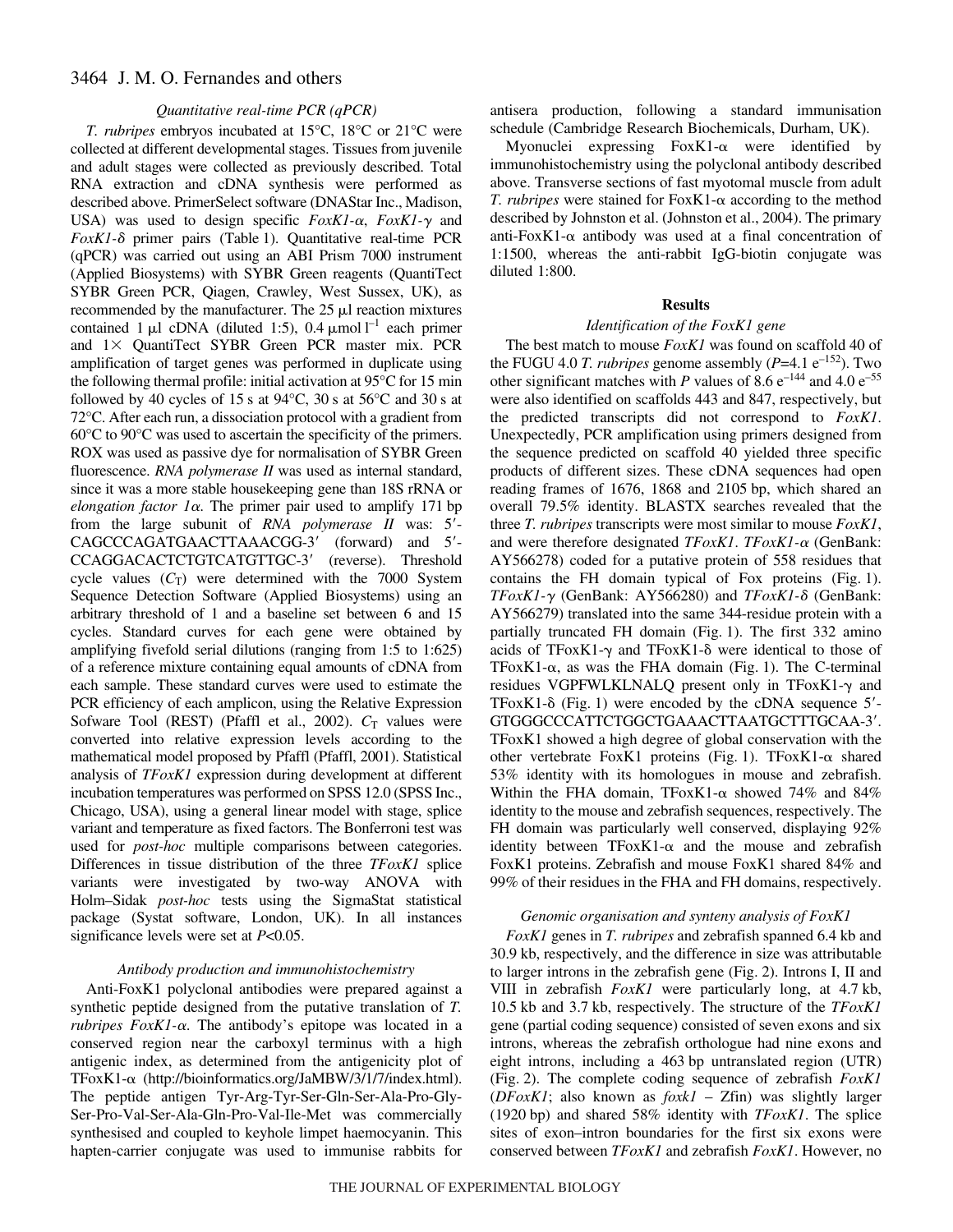evolutionary conserved intronic regions (i.e. over 60% identity over 100 bp) were detected between the *TFoxK1* and zebrafish *FoxK1* genes. Comparison between the *TFoxK1* cDNA and genomic sequences clearly revealed that *TFoxK1*-α, *TFoxK1*-γ and  $TFoxK1-\delta$  arise from alternative splicing events. Is it unlikely that the alternative transcripts identified in this study represent RT-PCR artefacts, since identical splice variants were identified in repeated amplifications from independent samples and splice variant-specific primers were used for the real-time PCR assays. The alternative transcript  $TFoxK1-\delta$  is the largest, for it contains both introns IV and V, whereas the splice variant  $\gamma$  resulted from retention of intron IV (Fig. 2). Most of the donor and acceptor splice sites of *TFoxK1* had good matches to the consensus sequences and were considered strong splice sites (Table 2). However, donor sites 3 and 4 had significantly lower scores than the mean donor score for all exons (0.86) and the acceptor score for exon 2 was significantly lower than the mean acceptor value of 0.90 (Table 2).

*FoxK1* is located on scaffold 40, chromosome 3, and chromosome 5 band G2, of the *T. rubripes*, zebrafish and



Fig. 1. Multiple sequence alignment of FoxK1 protein sequences from *T. rubripes* (TFoxK1) and their orthologues from mouse (MFoxK1) and zebrafish (DFoxK1). The accession numbers are as follows: TFoxK1-α (GenPept: AAS68037), TFoxK1-γ (GenPept: AAS68039), TFoxK1-δ (GenPept: AAS68038), MFoxK1-α (GenPept: NP\_951031), MFoxK1-β (GenPept: NP\_034942) and DFoxK1-α (GenPept: NP\_956196). Amino acid residues identical to TFoxK1- $\alpha$  are represented by a dot, gaps are indicated by a dash, global identity is marked by an asterisk and conserved substitutions are represented by a colon. The forkhead and forkhead-associated domains are indicated by red and blue rectangles, respectively.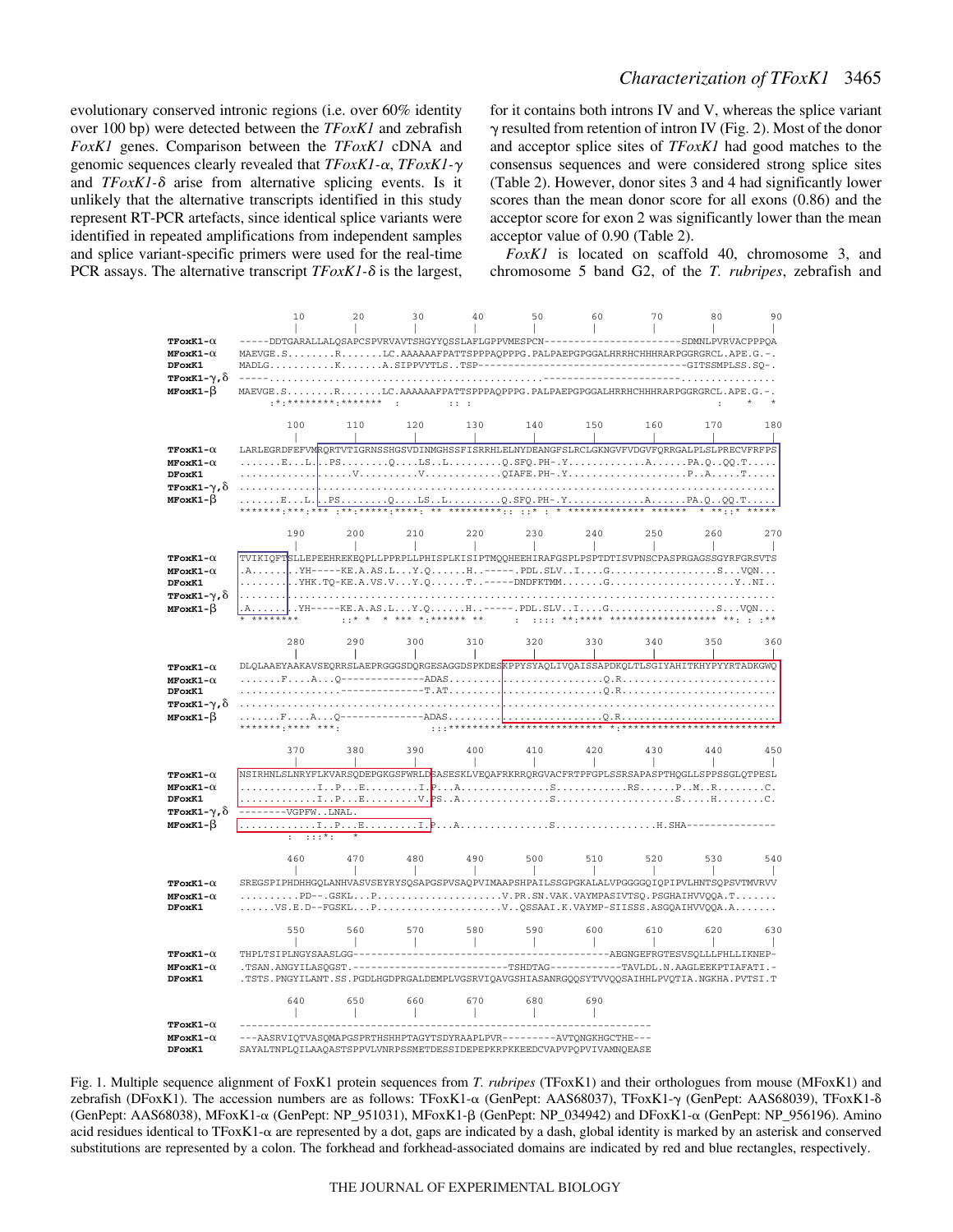Fig. 2. Structure of the *FoxK1* transcripts from *T*. *rubripes* and zebrafish. (A) Gene structure of *FoxK1* from *T. rubripes* (*TFoxK1*) and schematic representation of its three alternatively spliced transcripts ( $\alpha$ ,  $\gamma$  and  $\delta$ ). Exons (blue boxes) are indicated by Arabic numbers and introns labelled with Roman numerals; introns, yellow boxes; stop codons, asterisks. The positions of the primers used for qPCR are indicated by arrows (not to scale). Red bars represent the location of the riboprobes used for *in situ* hybridisation. Scale bar, 400 bp. (B) Exon–intron structure of zebrafish  $FoxK1$ (*DFoxK1*; GenBank: NM\_199902). Scale bar, 1.5·kb. Introns I and II of *DFoxk1* are not depicted to scale; the size of these introns is  $4.7~kb$  and  $10.5~kb$ , respectively. The last exon comprises a 463 kb untranslated region (white rectangle).

mouse genomes, respectively. Comparative mapping of the genes surrounding *TFoxK1* showed that it lies within a region of conserved synteny between *T. rubripes*, zebrafish and mouse, thus confirming that it is the true orthologue of  $FoxK1$  in these species (Fig. 3A,B). The genes in the vicinity of *TFoxK1* consisted of *abcg1* (white protein homologue), *arpc1a* and *arpc1b* (actinrelated protein 2/3 complex subunits a and b), *mmd2* (monocyte to macrophage differentiation factor 2), *slipr* (scaffolding protein SLIPR), *cyp3a* (cytochrome P450), *bat4* (G5 protein), *sdk1* (sidekick homologue 1) and two predicted genes coding for hypothetical proteins, herein designated  $hyp1$  and  $hyp2$  (Fig. 3). With the exception of

*bat4*, which was located on chromosome 17, the mouse orthologues were present in a 3.3·Mb syntenic region (Fig. 3A). Local gene inversions could be observed in the region surrounding *FoxK1* in mouse. Synteny conservation was not as prominent between *T. rubripes* and zebrafish, since most of the *T. rubripes* genes had orthologues on zebrafish chromosome 1 (Fig. 3B). *hyp1* was duplicated in zebrafish and one of its copies was inverted. Only *arpc1a* and *arpc1b* were present on the same chromosomal segment as *FoxK1*, and these genes were inverted in relation to the *T. rubripes* orthologues. *T. rubripes cyp3a* and *hyp2* did not have orthologues in either mouse or zebrafish in this region.



### *Transient expression of TFoxK1 during embryonic development*

Expression of *TFoxK1*- $\alpha$  in *T. rubripes* embryos incubated at  $18^{\circ}$ C was not detected during gastrulation (Fig. 4A) but it showed a dramatic increase at the early stages of the segmentation period [63 h post-fertilisation (h.p.f.) 2–6 somites; Fig. 4B]. At this stage,  $TFoxK1$ - $\alpha$  was expressed in the cephalic region and developing somites. At the 5- to 6-somite stage,  $TFoxK1$ - $\alpha$  expression was found in pairs of symmetrical bands on either side of the notochord (Fig. 4B). Lower levels of  $TFoxK1$ - $\alpha$  transcripts were also detected in the pre-somitic paraxial mesoderm. Rostrocaudal progression of the staining

Table 2. *Exon–intron boundary sequences and splice site strength parameters of T. rubripes FoxK1-* $\alpha$ 

|      | Donor (3' boundary) |                        | Acceptor (5' boundary) |                 |         |
|------|---------------------|------------------------|------------------------|-----------------|---------|
| Exon | Size (bp)           | Sequence               | Score                  | Sequence        | Score   |
|      | 435                 | <b>CCAGAGAgtaagtgc</b> | 0.99                   |                 |         |
| 2    | 216                 | CCATCAGgtgagaag        | 0.99                   | ttttctagGTGTGTG | 0.99    |
| 3    | 199                 | CCCAAAGgtgaagtc        | $0.54*$                | tecttcagCGTTCCC | $0.63*$ |
| 4    | 147                 | CTGGCAGgtgggccc        | $0.64*$                | ttttccagGATGAGT | 0.99    |
| 5    | 194                 | <b>CCTCCAGgtgagtgg</b> | 0.99                   | cttttcagAACTCCA | 0.89    |
| 6    | 173                 | <b>GCTCCAGgtgagtct</b> | 1.00                   | ttctacagAAGCGCC | 0.99    |
|      | 312                 |                        |                        | ctccgtagGATCTCC | 0.92    |

Exonic and intronic sequences are represented in upper and lower case, respectively. Exon–intron boundaries are highlighted in bold. \*Splice site scores that are significantly lower than the mean value (*P*=0.02).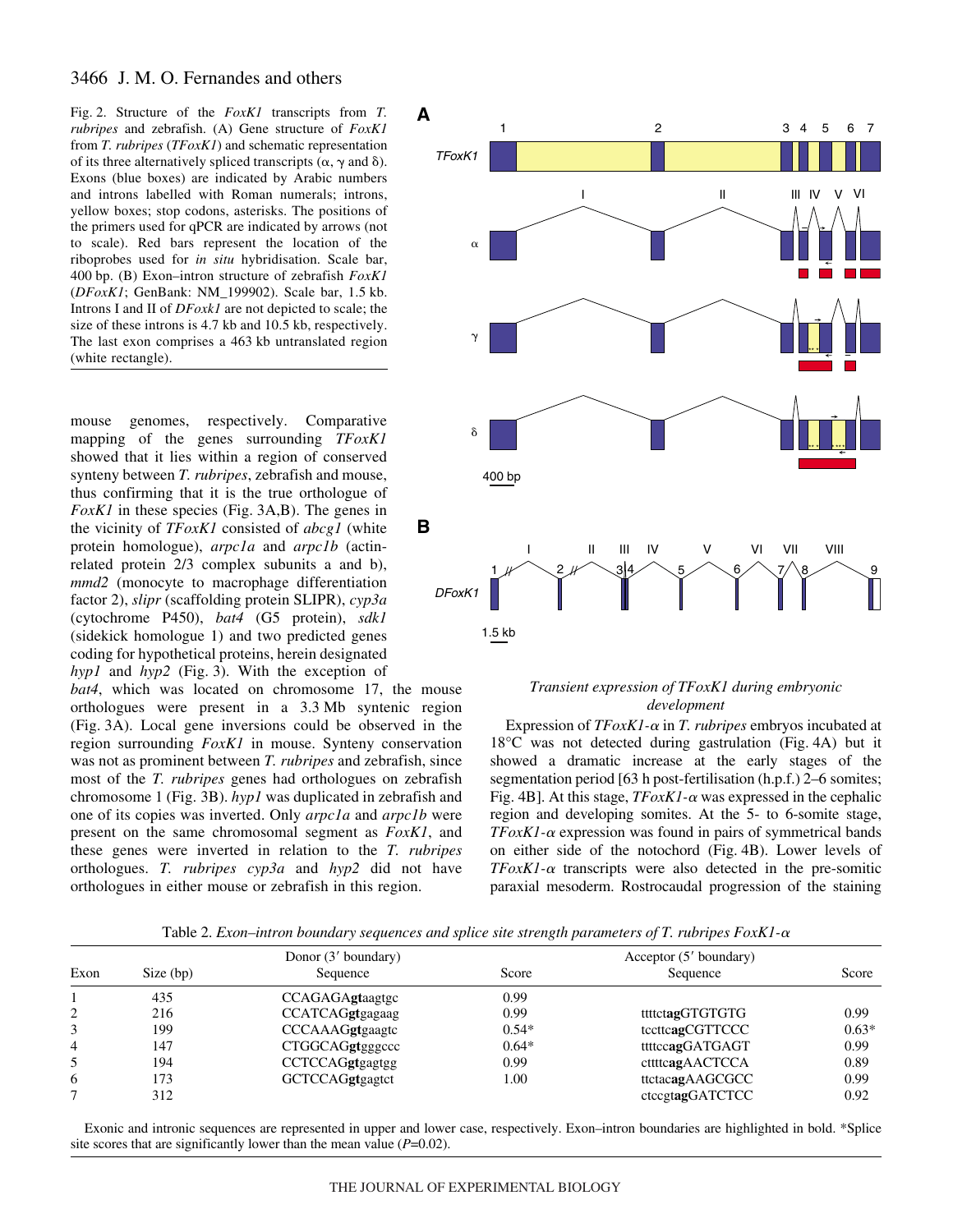

Fig. 3. Partial synteny map of the genomic neighbourhood of *FoxK1* in *T. rubripes*, zebrafish and mouse. Synteny between *TFoxK1* located in scaffold 40 and the corresponding regions in chromosomes 5 and 17 of mouse (A) and chromosomes 1 and 3 of zebrafish (B). Genes are represented by pointed coloured bars. Broken lines drawn between chromosomes indicate homology between individual genes. Genes that are coloured light green have no known orthologues in the genomic regions shown.

throughout segmentation was not observed.  $TFoxK1-\alpha$ expression was downregulated as segmentation progressed and approximately 13 h later (76 h.p.f., 10- to 12-somite stage) it was limited to the optic vesicles, the developing midbrain and a subset of cells flanking the notochord (Fig. 4C). Approximately midway through somitogenesis (16-somite stage, 86 h.p.f.),  $TFoxK1-\alpha$  transcripts could be detected in the lens and retina of the developing eyes, in the tubular heart and in the rhombo-mesencephalic fissure that marks the boundary



between the midbrain and the hindbrain (Fig. 4D,E). *TFoxK1*- $\alpha$  expression declined rapidly after this stage and by the end of the segmentation period it was no longer detectable. The spatial and temporal distribution of  $TF \alpha x K1 - \gamma$  and  $TF \alpha x K1 - \delta$  was also investigated by whole-mount in situ hybridisation. No qualitative differences in the developmental expression patterns of *FoxK1*-α, *TFoxK1*-γ and *TFoxK1*-δ were apparent (data not shown).

## *Differential expression of TFoxK1 splice variants with embryonic temperature*

The expression levels of the three *TFoxK1* splice variants during development of embryos incubated at 15, 18 or 21°C were determined by real-time PCR. Data were represented

Fig. 4. Spatial expression pattern of *TFoxK1-α* in *T. rubripes* embryos during development at 18°C. *TFoxK1-* $\alpha$  transcripts were detected by whole-mount *in situ* hybridisation with a DIG-labelled cRNA probe. The different developmental stages are  $(A)$  57 h.p.f., bud stage of gastrulation, (B) 63 h.p.f., 5-somite stage, (C) 76 h.p.f., 10-somite stage, (D,E) 86 h.p.f., 16-somite stage. A sense (negative) control of a 10-somite stage embryo is shown in F. Anterior is top. Scale bar, 0.5 mm. h, tubular heart; hb, hindbrain; l, lens; mb, midbrain; ov, optic vesicle; psm, pre-somitic mesoderm; r, retina; rmf, rhombo-mesencephalic fissure; s, somites; tb, tail bud.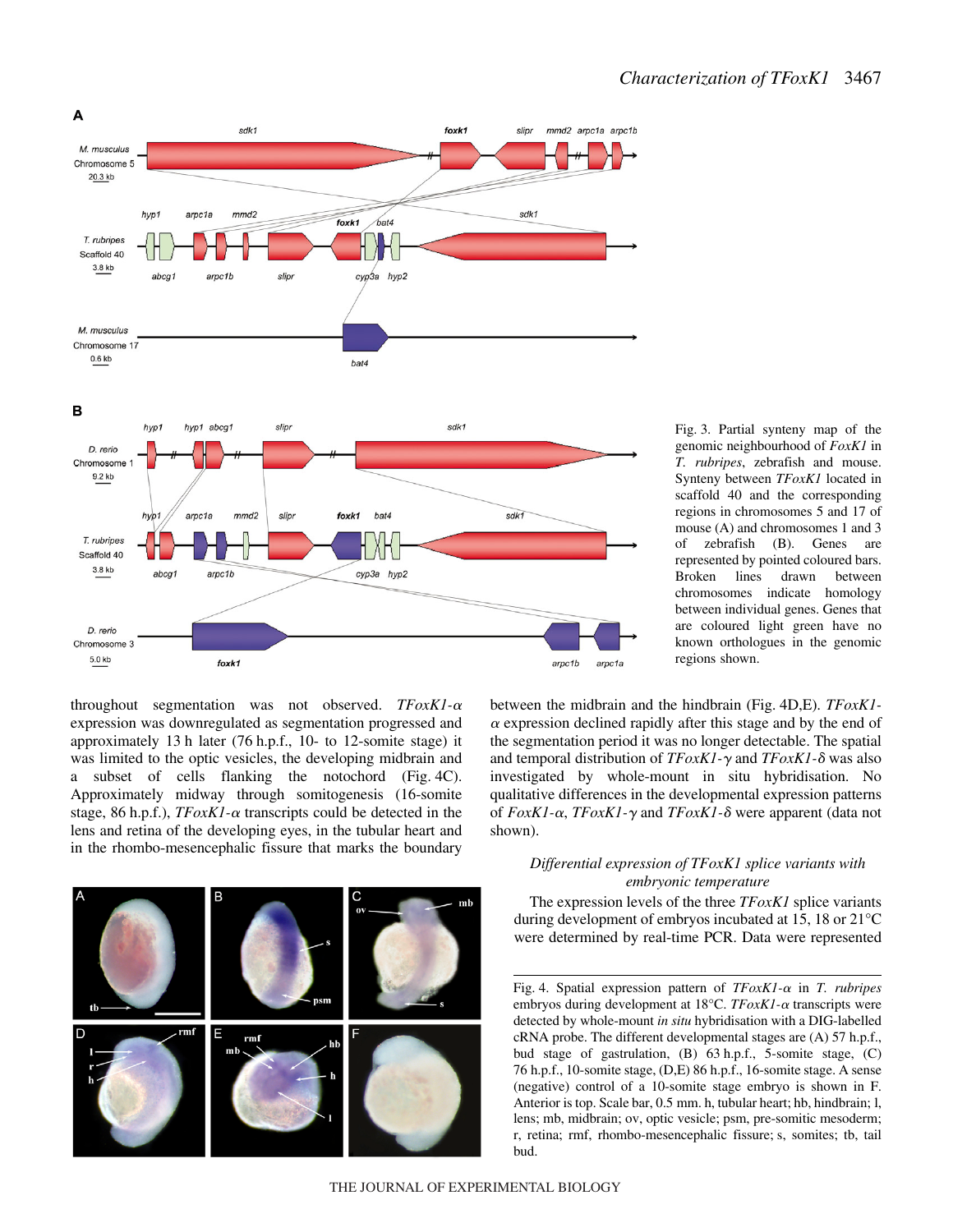as ratios in relation to the expression level of  $TFoxK1-\alpha$  during mid-gastrulation at 18°C, following normalisation with RNA polymerase II as internal standard. At each developmental stage there were differences in the relative proportions of  $TFoxK1-\alpha$ , *TFoxK1-* $\gamma$  and *TFoxK1-* $\delta$  (Fig. 5) and the splicing pattern



Fig. 5. Influence of embryonic temperature on expression of *TFoxK1* splice variants. Relative expression of *TFoxK1-a*, *TFoxK1-* $\gamma$  and *TFoxK1-* during development of *T. rubripes* embryos at 15°C (blue bars), 18°C (green bars) or 21°C (red bars). The different developmental stages are indicated on the bottom *x* axis. Unfortunately, the 28-somite-stage samples from embryos incubated at 15°C were not available, owing to technical difficulties. For each data point, *TFoxK1* mRNA levels measured by qPCR were normalised (using RNA polymerase II as standard) and expressed as ratios in relation to the expression level of  $TFoxK1$ - $\alpha$  during mid-gastrulation at 18°C. Values are means  $\pm$  s.e.m. ( $N=3$ ).

changed throughout development (*P*<0.001). *TFoxK1-* was the least expressed of the three alternative transcripts at any stage and temperature (Fig. 5C). The effect of temperature on expression of *TFoxK1* splice variants depended on the developmental stage (*P*=0.04). *TFoxK1-*- and *TFoxK1-* had similar expression patterns and their highest transcript levels at 15°C were observed at the onset of somitogenesis. By contrast, *TFoxK1*- $\alpha$  and *TFoxK1*- $\gamma$  expression at 21<sup>°</sup>C was higher at the end of the segmentation period and maximal at the hatching stage. Differences in relative amounts of *TFoxK1*- $\gamma$  and *TFoxK1-* $\alpha$  were greater at 21 $^{\circ}$ C than 18 $^{\circ}$ C or 15 $^{\circ}$ C, and particularly striking at later developmental stages (Fig. 5A,B). At the hatching stage, the expression ratios between *TFoxK1* and *TFoxK1*- $\alpha$  were 0.9, 1.2 and 2.4 at 15, 18 and 21 $^{\circ}$ C, respectively.

### *Tissue distribution of TFoxK1 splice variants in adult fish*

Analysis of variance of qPCR results showed that the three *TFoxK1* splice variants were differentially expressed in different tissues of *T. rubripes*, but no significant differences in expression levels were found between juvenile and adult fish, representing growth stages in which myotube production was active or inhibited, respectively (Fernandes et al., 2005). The three *TFoxK1* alternative transcripts were expressed in all tissues examined, including cardiac muscle (H) and fast (WM) and slow (RM) myotomal muscle (Fig. 6).  $TFoxK1-\alpha$  and  $TFoxK1-\gamma$  were found to be the most abundant splice variants, with expression levels 10- to 20-fold higher than those of *TFoxK1*-δ. In order to investigate the localisation of TFoxK1- $\alpha$  protein in adult fast myotomal muscle a specific antibody was constructed. TFoxK1- $\alpha$  protein was exclusively expressed in mononuclear cells (arrowheads, Fig. 6 inset) corresponding to the MPCs, which represented 3–5% of the total myonuclei (data not shown).

#### **Discussion**

In the present study we have characterised the *T. rubripes* orthologue of mouse FoxK1, a transcription factor that is crucial for myogenic progenitor cell function in mouse (Garry et al., 2000). To the best of our knowledge, this is the first report of a non-mammalian  $FoxK1$  gene. TFoxK1- $\alpha$  is homologous to mouse FoxK1- $\alpha$  and zebrafish FoxK1- $\alpha$ , and contains the two domains characteristic of the Fox family of proteins: the FHA domain, which is involved in phospho-dependent protein–protein interactions, and the FH region that is essential for DNA binding.

The amino-terminal, proline-rich region of the transcriptional activation domain of mouse FoxK1 (Bassel-Duby et al., 1994) is absent in TFoxK1. Both *TFoxK1-* and *TFoxK1-* code for the same, truncated isoform of TFoxK1, which differs from TFoxK1- $\alpha$  at the 12 carboxyl-terminal residues. The putative translation product of these transcripts contains an incomplete helix H3 in the FH domain and, therefore, it is likely to have a limited DNA binding ability, since helix H3 is crucial for DNA binding (Gajiwala and Burley, 2000) and some of the residues that are involved in its insertion into the major groove of DNA are absent. Hence, it seems that neither  $TFoxK1-\gamma$  nor  $TFoxK1-\gamma$  $\delta$  correspond to mouse FoxK1- $\beta$ , which is the shorter of two isoforms of FoxK1. Mouse FoxK1- $\beta$  comprises only 409 amino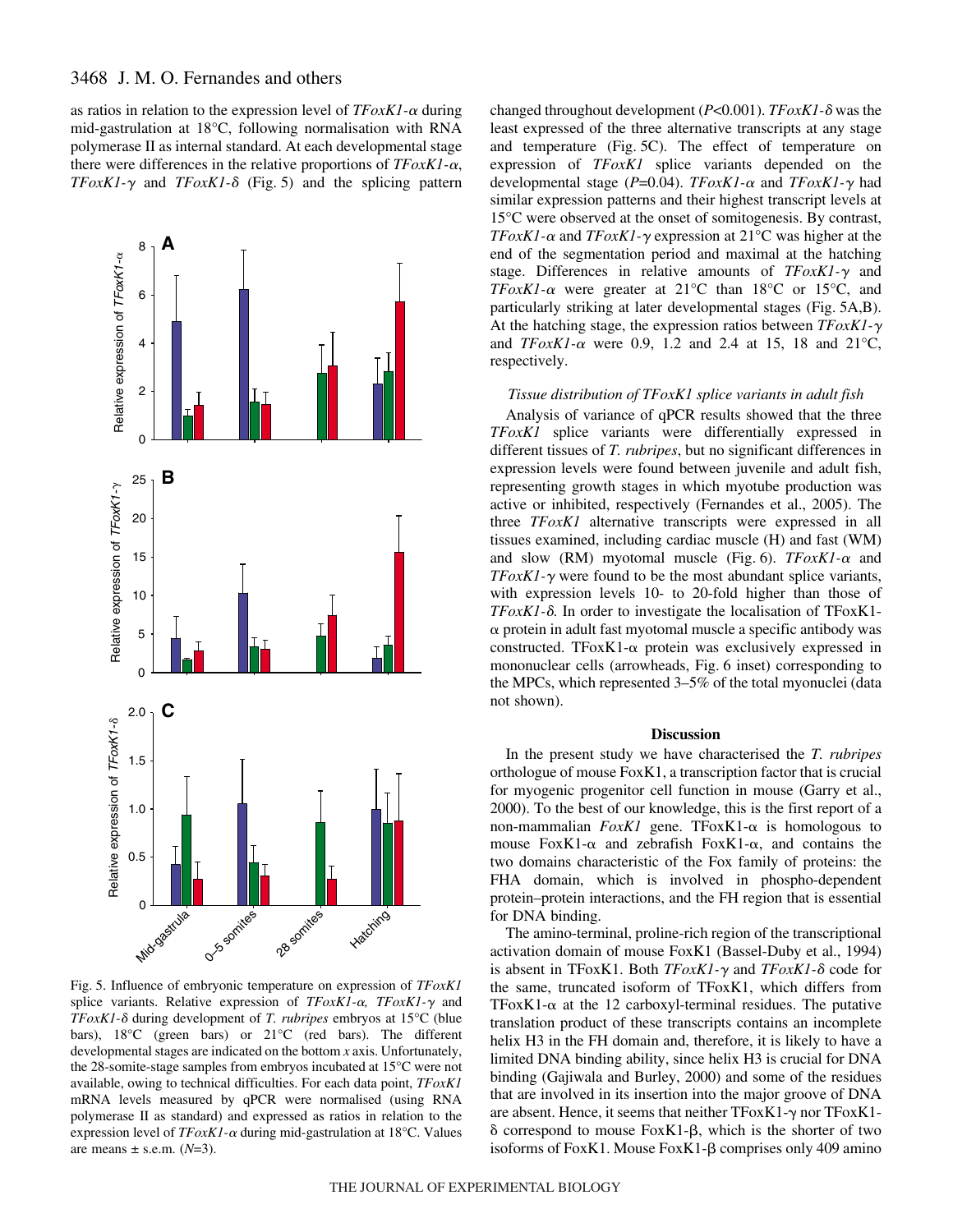acid residues, compared with 617 in FoxK1- $\alpha$ , and differs from FoxK1- $\alpha$  by only six residues at its carboxyl terminus. Nevertheless, mouse FoxK1-β binds DNA with high affinity *in vitro* and can function as a transcriptional repressor in transient transfection assays of C2C12 myogenic cells (Yang et al., 1997). A member of the forkhead/winged helix family of transcription factors has also been recently identified in *Xenopus laevis* and termed *XFoxK1* (Pohl and Knochel, 2004). Despite its name, this gene does not correspond to mouse *FoxK1*; in fact, it seems to be the orthologue of mammalian *interleukin-2 enhancer binding factor* (*FoxK2*).

The 6.4 kb *TFoxK1* gene is composed of seven exons and six small introns located on scaffold 40 of the FUGU 4.0 *T. rubripes* genome assembly. A comparison between mouse *FoxK1* and *TFoxK1* gene structures was not completed owing to extensive gaps in this region of the mouse genome sequence. The human orthologue of *FoxK1*, consisting of nine exons, has been identified using computer-based searches and mapped to chromosome 7p22.1 (Katoh, 2004). Zebrafish *FoxK1* was more similar to the mammalian gene, as it also contained nine exons and eight introns. Nonetheless, the splice sites of the first six exon–intron boundaries were conserved between zebrafish *FoxK1* and *TFoxK1*, and they shared 65.8% identity at the



Fig. 6. Tissue distribution of the three alternatively spliced transcripts of *FoxK1* in adult *T. rubripes*. Relative expression levels of *TFoxK1-*  $\alpha$  (blue bars),  $TF \alpha x K1 - \gamma$  (yellow bars) or  $TF \alpha x K1 - \delta$  (red bars) in fast muscle (WM), slow muscle (RM), heart (H), liver (L), skin (SK), brain (B) and gonads (G) are represented as ratios against the expression level of  $TFoxK1-\alpha$  in fast muscle. RNA polymerase II was used as standard. Values are means  $\pm$  s.e.m. ( $N=4$ ). Statistically significant differences (*P*<0.05) between splice variants within a tissue are labelled with the same letter; significant differences in expression of an isoform across different tissues are indicated by the same number. (Inset) Expression of FoxK1- $\alpha$  in fast myotomal muscle of adult fish. Transverse sections of fast muscle were immunostained for FoxK1- $\alpha$ , a molecular marker of muscle progenitor cells (MPCs). FoxK1- $\alpha$ positive nuclei (indicated by arrowheads) occupy a sublaminar position that is typical of MPCs.

nucleotide level within these 6 exons. The introns of zebrafish *FoxK1* were substantially larger than the corresponding ones in *TFoxK1*, particularly intron II, which was five times larger than in pufferfish. The short intronic and intergenic regions are a characteristic feature of the compact genome of the *Tetraodontidae* family (Aparicio et al., 2002). The *TFoxK1* gene was linked to *abcg1*, *arpc1a*, *arpc1b*, *mmd2*, *slipr*, *cyp3a*, *bat4* and *sdk1* genes on scaffold 40 of the *T. rubripes* genome assembly. The first two genes found downstream of *TFoxK1* are the cytochrome P450 enzyme *cyp3a* and the HLA-B-associated transcript 4 (*bat4*), the function of which has yet to be determined. It is possible that these neighbouring genes might share common regulatory elements, since they are in such close proximity. Interestingly, there is a predicted gene (*hyp2*) found downstream of *TFoxK1*, which does not have orthologues in mouse or zebrafish and codes for a putative peptide of 437 residues that contains a cytochrome *c* haeme-binding site and a C2H2-type zinc-finger domain. Synteny analysis revealed that *TFoxK1* was the true orthologue of zebrafish and mouse *FoxK1*. In spite of the longer evolutionary distance between mouse and pufferfish, the nature and order of genes in the *TFoxK1* chromosomal segment were more similar between these two species than between the two fish species. The murine orthologue of *TFoxK1* was present in a 3.3 Mb syntenic area of chromosome 5G2 that seems to have been subjected to local gene inversion. This region contains genes with varied functions, including the cell adhesion protein sidekick 1 (*sdk1*) that is involved in axonal guidance (Yamagata et al., 2002), the scaffolding protein SLIPR (*slipr*) that is thought to link the receptor protein tyrosine phosphatase  $\beta$  with its substrates at the plasma membrane (Adamsky et al., 2003), the monocyte to macrophage differentiation factor 2 (*mmd2*) whose function is unknown, and the actin-related protein 2/3 complex subunits a and b (*arpc1a* and *arpc1b*), which are involved in actin cytoskeleton organisation and biogenesis (Gournier et al., 2001). The murine orthologues of the white protein homologue (*abcg1*), *cyp3a* and the hypothetical genes *hyp1* and *hyp2* were absent in this segment of chromosome 5G2. Synteny conservation between *T. rubripes* and zebrafish was disrupted as a result of chromosomal translocations and inversions. Only the *arpc1a* and *arpc1b* genes were found in the vicinity of zebrafish *FoxK1* on chromosome 3.

Alternative pre-mRNA splicing plays a crucial role in regulating gene function by generating a large number of mRNA transcripts and protein isoforms from a limited number of genes. The variant transcripts generated by alternative splicing can have changes in coding sequence, premature stop codons or alterations in the  $5'$  or  $3'$  UTRs. The effects of alternative splicing vary from a complete loss of function to acquisition of a new one, to complex and subtle changes in protein function (Stamm et al., 2005). Importantly, alternative splicing can also modulate transcript levels by targeting mRNAs for degradation by nonsense-mediated decay (NMD) (Lewis et al., 2003). One of the main types of alternative splicing is the retention of introns that would normally be excised. This seems to be a frequent phenomenon in the human transcriptome, as demonstrated by a large scale analysis of intron retention in 21 106 known human genes, which revealed that 14.8% of these genes exhibited intron retention events, mostly located in UTRs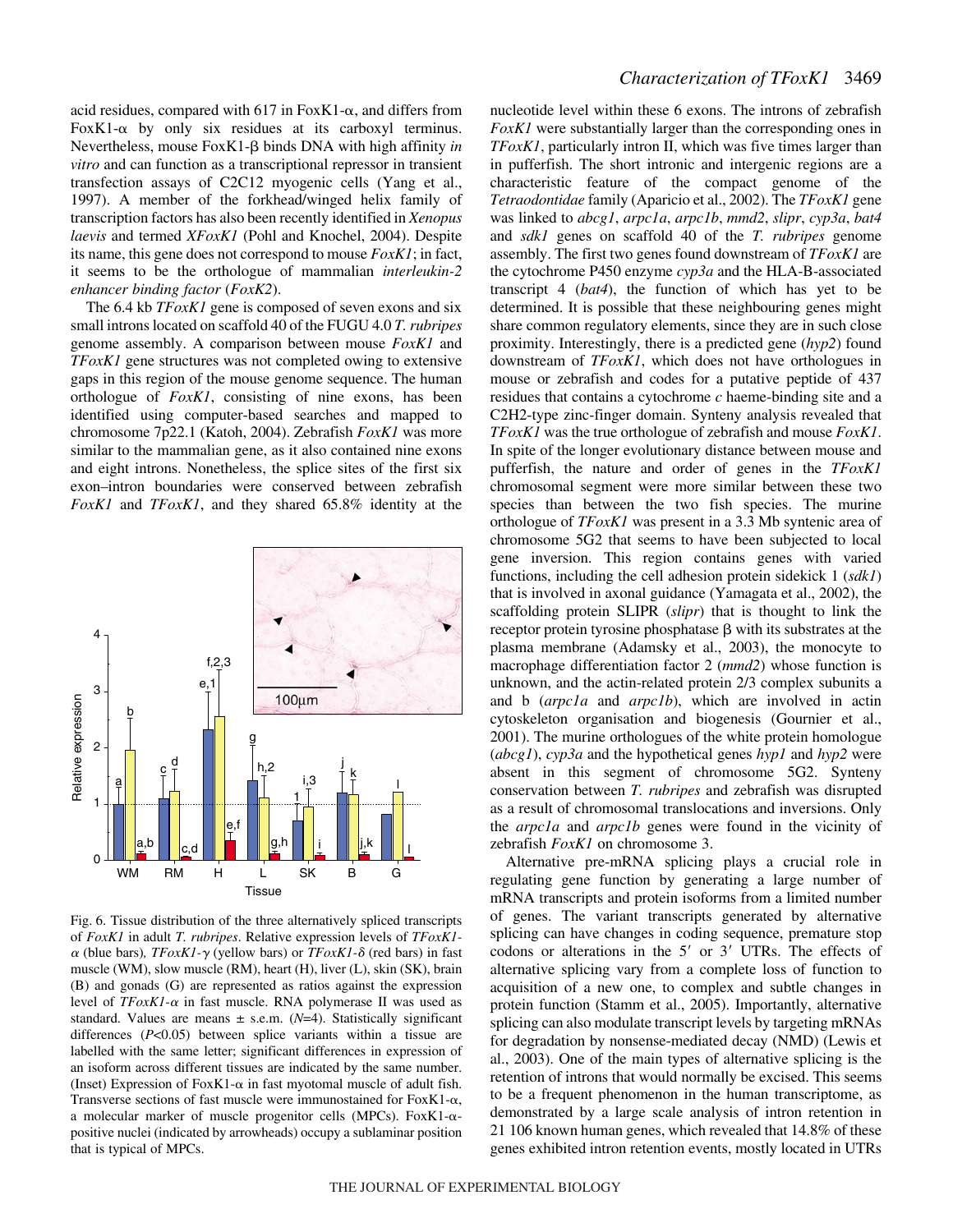(Galante et al., 2004). *TFoxK1* is expressed as three alternatively spliced transcripts, two of which had non-excised introns: *TFoxK1*-δ contained introns IV and V, whereas *TFoxK1*-γ only retained intron IV. The poor splicing efficiency of intron IV might be explained, at least in part, by the relatively weak donor site of exon 4 and acceptor site of exon 5, both of which had consensus scores lower than the average scores for all *TFoxK1* exons. The strong consensus splice sites of exons 5 (donor) and 6 (acceptor), indicate that retention of intron V was rather unexpected. However, it is well known that splice site selection depends not only on the  $5'$  and  $3'$  splice sites but also on branch points and exonic–intronic sequence enhancer and silencer elements (Stamm et al., 2005). Retention of intron IV results in the introduction of a premature stop codon, which would result in a shorter variant of FoxK1. However, it is improbable that this truncated isoform be translated, since  $TFo x K1 - \gamma$  and *TFoxK1-* $\delta$  have translation termination sites 760 and 525 nucleotides, respectively, upstream from the 3'-most exon–exon junction. Hence,  $TFoxK1-\gamma$  and  $TFoxK1-\delta$  splice variants are likely to be degraded by NMD (Conti and Izaurralde, 2005) and this might be a mechanism of regulating *TFoxK1* transcript levels with important physiological consequences. Indeed, recent studies of gene expression profiling in NMD-deficient human cells revealed that NMD is a crucial post-transcriptional event that regulates expression of a significant number of transcripts involved in a broad range of cellular processes (Mendell et al., 2004).

No significant differences were observed in the temporal and spatial expression patterns of the three *TFoxK1* splice variants, except that the intensity of  $TFoxK1-\delta$  staining was considerably weaker, indicating that  $TFoxK1-\delta$  is expressed at lower levels than the two other transcripts. The low abundance of *TFoxK1-*  $\delta$  compared with *TFoxK1*-α or *TFoxK1*-γ might be related to the presence of strong consensus splice sequences around intron V, which would tend to promote its excision. The earliest detectable expression of  $TFoxK1-\alpha$  coincided with the onset of somitogenesis (Fig. 4B) and the activation of the myogenic regulatory factor *Myog* (Fernandes et al., 2006). In contrast to *Myog* (Fernandes et al., 2006), *TFoxK1*-α transcripts were present in the pre-somitic mesoderm during the early stages of segmentation. *FoxK1* expression in mouse has been shown to be independent of *Myog*, since its spatial expression pattern in embryos bearing null mutations in the *Myog* gene was indistinguishable from that in the wild type (Garry et al., 1997). In the somites,  $TFoxK1$ - $\alpha$  was transiently expressed in a rostrocaudal gradient and markedly downregulated as the somites matured. This pattern was broadly similar to that observed in mouse, as determined by immunofluorescence using a polyclonal antibody that did not distinguish between the two mouse FoxK1 isoforms. The murine gene was expressed concomitantly with *Myf5* in a rostrocaudal gradient in the somites of the developing myotome, including the cells migrating to the limb buds (Garry et al., 1997). Whilst *Myog* expression persisted in the somites of *T. rubripes* embryos until the end of segmentation (Fernandes et al., 2006), *TFoxK1*-α expression was ephemeral and by mid-segmentation it was limited to immature somites and pre-somitic mesoderm (Fig. 4C). Besides being expressed in the developing skeletal musculature,  $TFoxK1$ - $\alpha$  was also expressed in the heart tube, as

reported in mouse (Garry et al., 1997). No transcripts were detected in the pectoral fin bud primordia, which contrasts with the expression of *Myog* in *T. rubripes* (Fernandes et al., 2006).  $TFoxK1$ - $\alpha$  was expressed in the developing nervous system from an early stage of ontogeny in the head rudiment and developing midbrain (Fig. 4B,C). Transcripts of *TFoxK1-* $\alpha$ were particularly abundant in the rhombo-mesencephalic fissure (Fig. 4D, E), around the region where the cerebellar primordium is formed (Candal et al., 2005). Murine *FoxK1* was also expressed in the developing brain (Garry et al., 1997) and in selected cortical and dopaminergic areas of the adult brain, including the piriform cortex and the Purkinje cell layer of the cerebellum (Wijchers et al., 2006). Taken together with our data, these results indicate that *FoxK1* may play a conserved role in maintenance of developing and adult neurons in vertebrates. Additionally,  $TFoxK1$ - $\alpha$  was expressed in the optic vesicles, lens and retina of *T. rubripes* embryos, which suggests that *TFoxK1* may have a novel function in eye development.

 $TFoxK1$ - $\alpha$  was present in skeletal muscle, heart, brain and liver, as has been reported in mouse (Yang et al., 1997). In addition, it was expressed in the skin and gonads of adult fish. The function of *TFoxK1* in adult tissues other than skeletal muscle has not been elucidated to date. No significant differences in *TFoxK1* transcript levels were found between juvenile and adult fish. Similarly, the muscleblind-like genes *mbnl2a* and *mbnl3* were equally expressed in fast muscle of fish that were actively recruiting fibres by mosaic hyperplasia and in adult fish that had stopped producing new myotubes (Fernandes et al., 2007; Fernandes et al., 2005). Differences in the abundance levels of the three *TFoxK1* splice variants were detected in the different tissues of *T. rubripes*: *TFoxK1-* was expressed at lower levels than  $TFoxK1-\alpha$  and  $TFoxK1-\gamma$  in all tissues studied and, in general, the latter two splice variants were transcribed at similar levels. The presence of *TFoxK1* in multiple tissues suggests that it might regulate cell cycle progression and transcription, not only in muscle but also in other cell types. The  $\alpha$  and  $\beta$  alternatively spliced transcripts of *FoxK1* are molecular markers of proliferating and quiescent satellite cells, respectively (Garry et al., 2000; Garry et al., 1997). In  $T.$  *rubripes*,  $TFoxK1-\alpha$  was also detected in mononuclear cells in fast myotomal muscle of adult fish, which correspond to myogenic cells (Johnston, 2006). The function of mammalian  $FoxK1-\alpha$  as a transcriptional activator or repressor remains uncharacterised and nothing is known about its potential binding partners or the downstream target genes that are regulated by Fox $K1-\alpha$ , other than the cyclin-dependent kinase inhibitor  $p21^{\text{CIP}}$  (Hawke et al., 2003).

Variation in the number of muscle fibres and in some cases myogenic progenitor cell numbers with embryonic temperature in the free swimming larval stages is a widespread phenomenon amongst teleosts and has been documented in a range of unrelated species from temperate and tropical environments including cod (Hall and Johnston, 2003), Atlantic salmon (Johnston et al., 2000b), European sea bass (Alami-Durante et al., 2007) and zebrafish (Hung-Tai Lee and Ian A. Johnston, unpublished results). The tiger pufferfish also shows plasticity of myogenesis with embryonic temperature, since the number of fast muscle fibres in newly hatched larvae is significantly less at 21°C than 15°C or 18°C (Ian A. Johnston, unpublished results).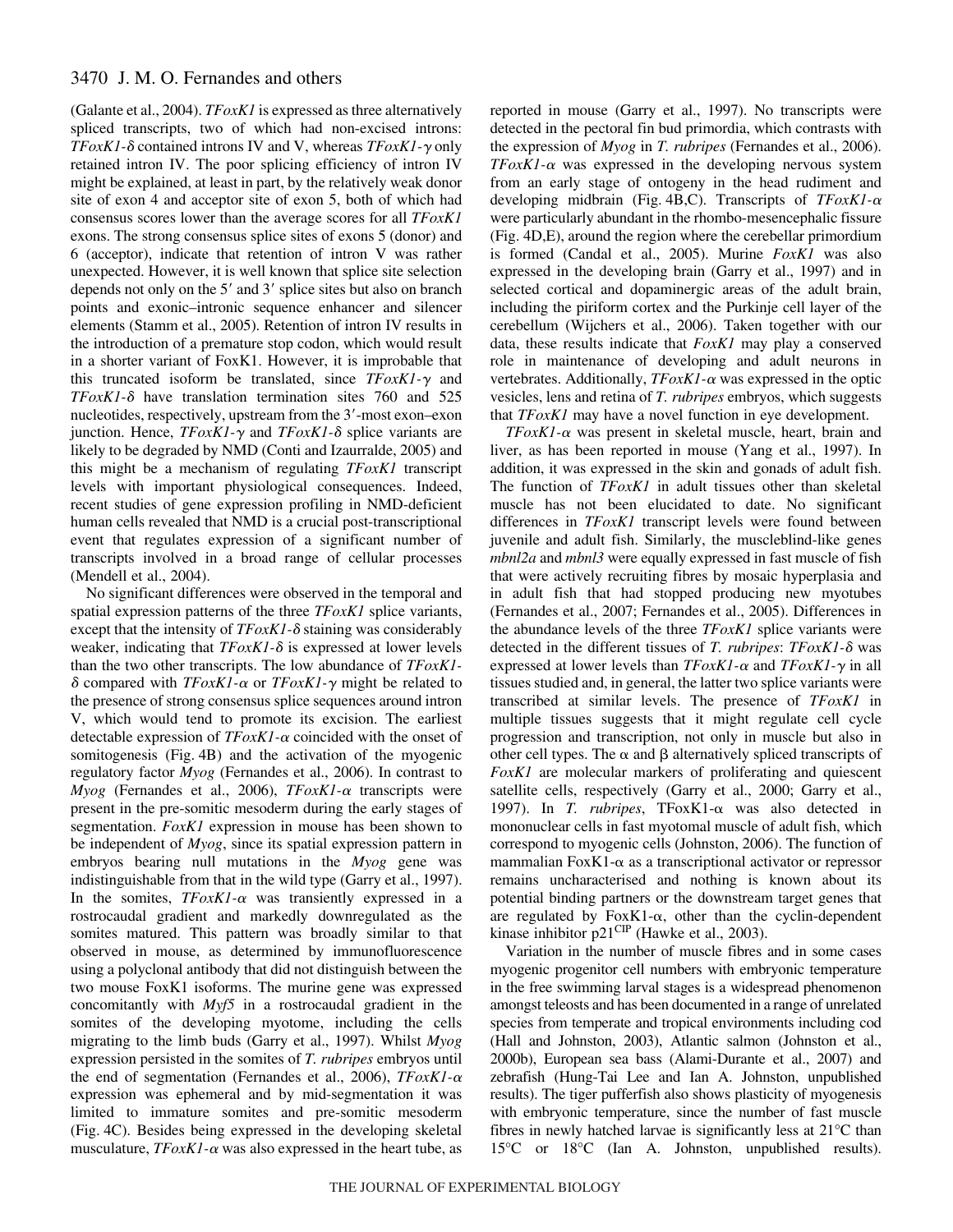Developmental plasticity in embryonic myogenesis could potentially involve any one of a number of steps, including commitment of stem cells to the myogenic lineage, the number of divisions of myogenic progenitors prior to cell cycle exit, apoptosis, migration and fusion events. In *T. rubripes*, the rate of decline of *Myog* from the formation of the first to the last somitepair was greater at 21°C than 15°C, with intermediate rates of decrease at 18°C (Fernandes et al., 2006). These results lead to the hypothesis that lower embryonic temperatures delay and prolong muscle differentiation, at least in part involving changes in *Myog* expression (Fernandes et al., 2006). The real-time PCR analysis of *TFoxK1* transcripts demonstrated that the expression of this gene also varies with respect to embryonic temperature for equivalent developmental stages. Moreover, the relative amounts of the three *TFoxK1* transcripts were affected by incubation temperature, indicating differential regulation of alternative splicing induced by temperature. Since *TFoxK1* is likely to be involved in myogenesis and is expressed in MPCs, it is a good candidate gene for playing a key role in the temperature-induced phenotypic plasticity of muscle development observed in *T. rubripes*.

| <b>List of abbreviations</b> |                                            |  |  |  |
|------------------------------|--------------------------------------------|--|--|--|
| $C_T$                        | threshold cycle                            |  |  |  |
| <b>DIG</b>                   | digoxigenin                                |  |  |  |
| FH                           | forkhead                                   |  |  |  |
| <b>FHA</b>                   | forkhead-associated                        |  |  |  |
| Fox                          | forkhead/winged helix family               |  |  |  |
| <b>MPC</b>                   | muscle progenitor cell                     |  |  |  |
| Myog                         | myogenin                                   |  |  |  |
| <b>NMD</b>                   | nonsense-mediated decay                    |  |  |  |
| QPCR                         | quantitative real-time PCR                 |  |  |  |
| TFox <sub>K1</sub>           | <i>T. rubripes</i> forkhead box protein K1 |  |  |  |
| UTR                          | untranslated region                        |  |  |  |

We would like to thank Professor Yuzuru Suzuki, Dr Kiyoshi Kikuchi, Dr Hiroaki Suetake and Mr Naoki Misuno at the Graduate School of Agricultural and Life Sciences (University of Tokyo, Japan) for their invaluable help during the collection of *T. rubripes* embryos. We thank Mrs Marguerite Abercromby (University of St Andrews, UK) for her assistance with the immunohistochemistry experiments. We are grateful to Ms Shelby Steele (University of Ottawa, Canada) for her critical reading of the manuscript. This work was funded by an Environmental Genomics Grant (NER/S/2001/00250) from the Natural Environment Research Council, UK.

#### **References**

- **Adamsky, K., Arnold, K., Sabanay, H. and Peles, E.** (2003). Junctional protein MAGI-3 interacts with receptor tyrosine phosphatase beta (RPTP beta) and tyrosine-phosphorylated proteins. *J. Cell Sci.* **116**, 1279-1289.
- **Alami-Durante, H., Olive, N. and Rouel, M.** (2007). Early thermal history significantly affects the seasonal hyperplastic process occurring in the myotomal white muscle of *Dicentrarchus labrax* juveniles. *Cell Tissue Res.* **327**, 553-570.
- **Andres, V. and Walsh, K.** (1996). Myogenin expression, cell cycle withdrawal, and phenotypic differentiation are temporally separable events that precede cell fusion upon myogenesis. *J. Cell Biol.* **132**, 657-666.
- **Aparicio, S., Chapman, J., Stupka, E., Putnam, N., Chia, J. M., Dehal, P., Christoffels, A., Rash, S., Hoon, S., Smit, A. et al.** (2002). Whole-genome

shotgun assembly and analysis of the genome of *Fugu rubripes*. *Science* **297**, 1301-1310.

- **Bassel-Duby, R., Hernandez, M. D., Yang, Q., Rochelle, J. M., Seldin, M. F. and Williams, R. S.** (1994). Myocyte nuclear factor, a novel winged-helix transcription factor under both developmental and neural regulation in striated myocytes. *Mol. Cell. Biol.* **14**, 4596-4605.
- **Candal, E., Anadon, R., Bourrat, F. and Rodriguez-Moldes, I.** (2005). Cell proliferation in the developing and adult hindbrain and midbrain of trout and medaka (teleosts): a segmental approach. *Brain Res. Dev. Brain Res.* **160**, 157-175.
- **Carlsson, P. and Mahlapuu, M.** (2002). Forkhead transcription factors: key players in development and metabolism. *Dev. Biol.* **250**, 1-23.
- **Chen, J. C. and Goldhamer, D. J.** (2003). Skeletal muscle stem cells. *Reprod. Biol. Endocrinol.* **1**, 101.
- **Chuang, W. J., Yeh, I. J., Hsieh, Y. H., Liu, P. P., Chen, S. W. and Jeng, W. Y.** (2002). 1H, 15N and 13C resonance assignments for the DNA-binding domain of myocyte nuclear factor (Foxk1). *J. Biomol. NMR* **24**, 75-76.
- **Clark, K. L., Halay, E. D., Lai, E. and Burley, S. K.** (1993). Co-crystal structure of the HNF-3/fork head DNA-recognition motif resembles histone H5. *Nature* **364**, 412-420.
- **Conti, E. and Izaurralde, E.** (2005). Nonsense-mediated mRNA decay: molecular insights and mechanistic variations across species. *Curr. Opin. Cell Biol.* **17**, 316-325.
- **Durocher, D. and Jackson, S. P.** (2002). The FHA domain. *FEBS Lett.* **513**, 58-66.
- **Fernandes, J. M., Mackenzie, M. G., Elgar, G., Suzuki, Y., Watabe, S., Kinghorn, J. R. and Johnston, I. A.** (2005). A genomic approach to reveal novel genes associated with myotube formation in the model teleost, *Takifugu rubripes*. *Physiol. Genomics* **22**, 327-338.
- **Fernandes, J. M., MacKenzie, M. G., Wright, P. A., Steele, S. L., Suzuki,** Y., Kinghorn, J. R. and Johnston, I. A. (2006). Myogenin in model puffer fish species: comparative genomic analysis and thermal plasticity of expression during early development. *Comp. Biochem. Physiol.* **1D**, 35-45.
- **Fernandes, J. M., Kinghorn, J. R. and Johnston, I. A.** (2007). Characterization of two paralogous muscleblind-like genes from the tiger pufferfish (*Takifugu rubripes*). *Comp. Biochem. Physiol.* **146B**, 180-186.
- **Gajiwala, K. S. and Burley, S. K.** (2000). Winged helix proteins. *Curr. Opin. Struct. Biol.* **10**, 110-116.
- **Galante, P. A., Sakabe, N. J., Kirschbaum-Slager, N. and de Souza, S. J.** (2004). Detection and evaluation of intron retention events in the human transcriptome. *RNA* **10**, 757-765.
- **Garry, D. J., Yang, Q., Bassel-Duby, R. and Williams, R. S.** (1997). Persistent expression of MNF identifies myogenic stem cells in postnatal muscles. *Dev. Biol.* **188**, 280-294.
- **Garry, D. J., Meeson, A., Elterman, J., Zhao, Y., Yang, P., Bassel-Duby, R. and Williams, R. S.** (2000). Myogenic stem cell function is impaired in mice lacking the forkhead/winged helix protein MNF. *Proc. Natl. Acad. Sci. USA* **97**, 5416-5421.
- **Gournier, H., Goley, E. D., Niederstrasser, H., Trinh, T. and Welch, M. D.** (2001). Reconstitution of human Arp2/3 complex reveals critical roles of individual subunits in complex structure and activity. *Mol. Cell* **8**, 1041-1052.
- **Hall, T. A.** (1999). BioEdit: a user-friendly biological sequence alignment editor and analysis program for Windows 95/98/NT. *Nucleic Acids. Symp. Ser.* **41**, 95-98.
- **Hall, T. E. and Johnston, I. A.** (2003). Temperature and developmental plasticity during embryogenesis in the Atlantic cod *Gadus morhua* L. *Mar. Biol.* **142**, 833-840.
- **Hawke, T. J., Jiang, N. and Garry, D. J.** (2003). Absence of p21CIP rescues myogenic progenitor cell proliferative and regenerative capacity in Foxk1 null mice. *J. Biol. Chem.* **278**, 4015-4020.
- **Johnston, I. A.** (1993). Temperature influences muscle differentiation and the relative timing of organogenesis in herring (*Clupea harengus*) larvae. *Mar. Biol.* **116**, 363-379.
- **Johnston, I. A.** (2006). Environment and plasticity of myogenesis in teleost fish. *J. Exp. Biol.* **209**, 2249-2264.
- **Johnston, I. A. and Hall, T. E.** (2004). Mechanisms of muscle development and responses to temperature change in fish larvae. In *The Development of Form and Function in Fishes and the Question of Larval Adaptation*. Vol. 40 (ed. J. J. Govoni), pp. 85-116. Bethesda, MD: American Fisheries Society.
- **Johnston, I. A., Vieira, V. V. and Abercromby, M.** (1995). Temperature and myogenesis in embryos of the Atlantic herring *Clupea harengus*. *J. Exp. Biol.* **198**, 1389-1403.
- **Johnston, I. A., Cole, N., Abercromby, M. and Vieira, V. L.** (1998). Embryonic temperature modulates muscle growth characteristics in larval and juvenile herring. *J. Exp. Biol.* **201**, 623-646.
- **Johnston, I. A., McLay, H. A., Abercromby, M. and Robins, D.** (2000a). Early thermal experience has different effects on growth and muscle fibre